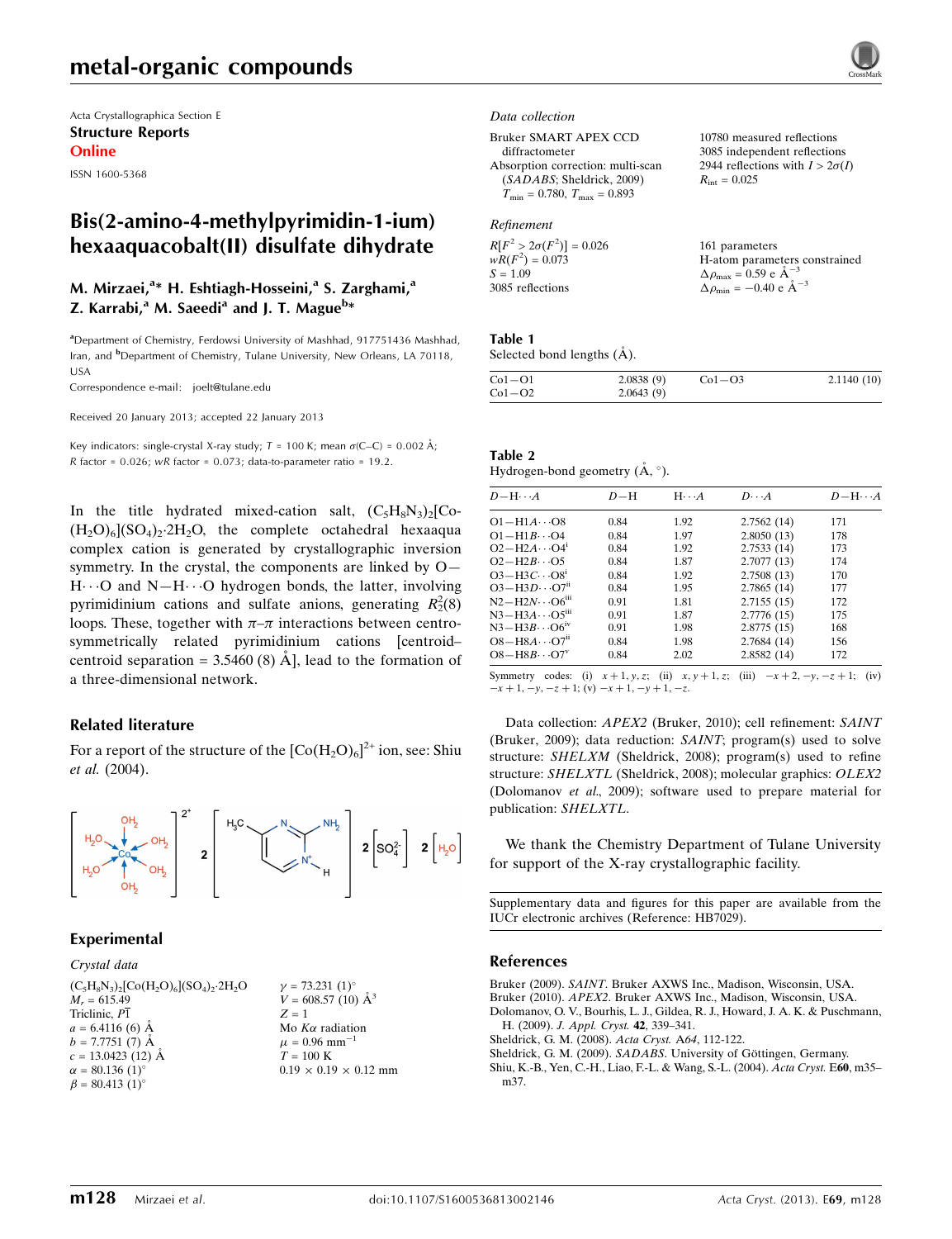# **supporting information**

*Acta Cryst.* (2013). E**69**, m128 [doi:10.1107/S1600536813002146]

# **Bis(2-amino-4-methylpyrimidin-1-ium) hexaaquacobalt(II) disulfate dihydrate**

## **M. Mirzaei, H. Eshtiagh-Hosseini, S. Zarghami, Z. Karrabi, M. Saeedi and J. T. Mague**

## **S1. Comment**

In an attempt to synthesize a cobalt complex of quinoxaline-2,3-dicarboxylic acid by conventional proton transfer processes, cobalt(II) sulfate hexahydrate and the acid were reacted with 2-amino-4-methylpyrimidine. The crystalline product obtained proved to be  $\lceil Co(H_2O)_6 \rceil$  [2a-4m-pym]<sub>2</sub>(SO<sub>4</sub>)<sub>2</sub>.2H<sub>2</sub>O (2a-4m-pym = 2-amino-4-methylpyrimidinium) with the cobalt cation having crystallographiclly imposed centrosymmetry (Fig. 1). The Co—O distances range from 2.0643 (9) to 2.1140 (10) A° while the O—Co—O angles range from 90.69 (4) to 93.59 (4)° leading to a somewhat distorted octahedral coordination geometry. The  $[Co(H_2O)_6]^2$  cations and uncoordinated water molecules form sheets parallel to [110] which are capped on both sides by sulfate ions and held together by O—H···O hydrogen bonds (Fig. 2). N—H···O interactions bind the pyrimidinium cations to the sulfate ions (Fig. 3) with the cations from adjacent sheets intercalating one another (Fig. 2) and stabilized by pairwise  $\pi \cdot \pi$  (3.546 A°) interactions between them (center pair of cations in Fig. 2). The N2—H2n<sup> $\cdots$ </sup>O6 and N3—H3a $\cdots$ O5 hydrogen bonding interactions generate  $R_2^2(8)$  synthons.

### **S2. Experimental**

An aqueous solution of cobalt(II) sulfate hexahydrate (0.4 mmol, 0.8 mg) in distilled water (5 ml) was added to an aqueous solution of quinoxaline-2,3-dicarboxylic acid (0.11 mmol, 25 mg) and 2-amino-4-methyl pyrimidine (0.24 mmol, 26 mg). The mixture refluxed for 5 hrs at 75°C. Orange blocks were obtained by slow evaporation of the reaction mixture at room temperature.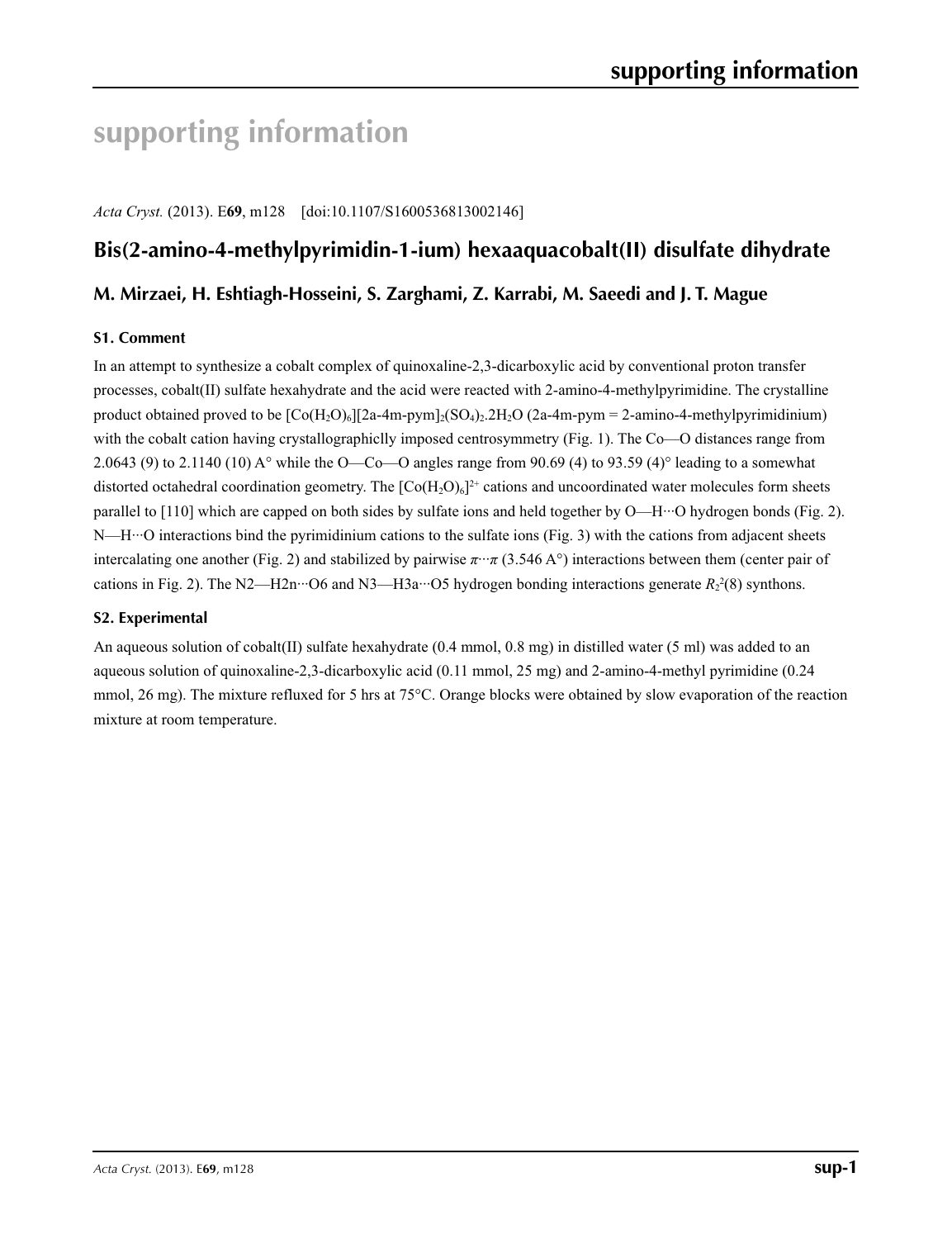

## **Figure 1**





# **Figure 2**

Packing of the title compound viewed down *a*. Hydrogen bonds are indicated by dotted lines.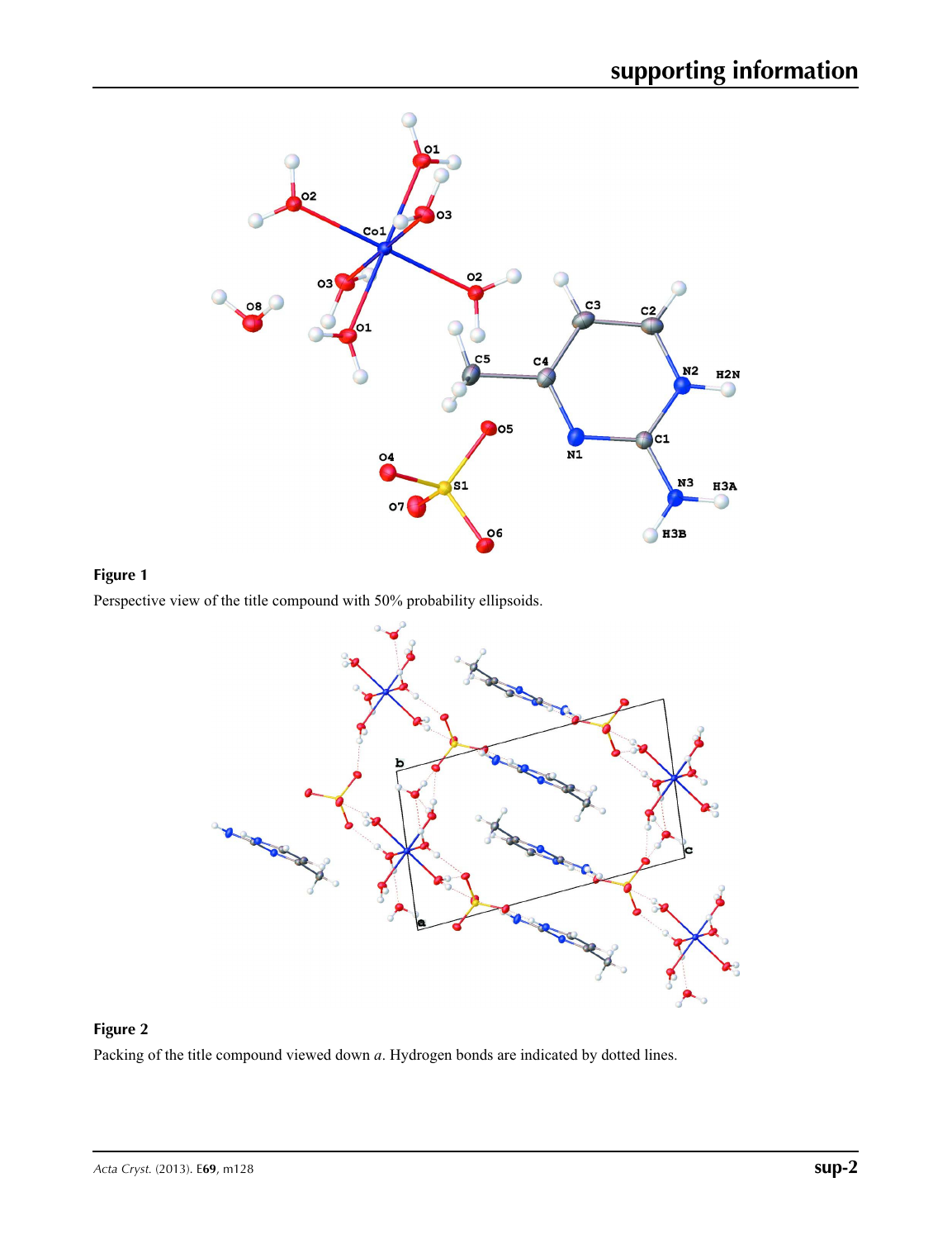

### **Figure 3**

 $N$ —H…O hydrogen bonds and the  $R_2^2(8)$  synthons (N2, N3, O5 O6).

### **Bis(2-amino-4-methylpyrimidin-1-ium) hexaaquacobalt(II) disulfate dihydrate**

### *Crystal data*

 $(C_5H_8N_3)_2[Co(H_2O)_6](SO_4)_2.2H_2O$  $M_r = 615.49$ Triclinic, *P*1 Hall symbol: -P 1  $a = 6.4116(6)$  Å  $b = 7.7751(7)$  Å *c* = 13.0423 (12) Å  $\alpha$  = 80.136 (1)<sup>o</sup>  $\beta$  = 80.413 (1)<sup>o</sup>  $\gamma$  = 73.231 (1)<sup>o</sup>  $V = 608.57(10)$  Å<sup>3</sup>

### *Data collection*

Bruker SMART APEX CCD diffractometer Radiation source: fine-focus sealed tube Graphite monochromator  $\varphi$  and  $\omega$  scans Absorption correction: multi-scan (*SADABS*; Sheldrick, 2009)  $T_{\text{min}} = 0.780, T_{\text{max}} = 0.893$ 

### *Refinement*

Refinement on *F*<sup>2</sup> Least-squares matrix: full  $R[F^2 > 2\sigma(F^2)] = 0.026$  $wR(F^2) = 0.073$  $S = 1.09$ 3085 reflections 161 parameters 0 restraints Primary atom site location: structure-invariant direct methods

*Z* = 1  $F(000) = 321$  $D_x = 1.679$  Mg m<sup>-3</sup> Mo *Kα* radiation,  $\lambda = 0.71073$  Å Cell parameters from 8977 reflections  $\theta$  = 2.8–29.2°  $\mu$  = 0.96 mm<sup>-1</sup>  $T = 100 K$ Block, orange  $0.19 \times 0.19 \times 0.12$  mm

10780 measured reflections 3085 independent reflections 2944 reflections with  $I > 2\sigma(I)$  $R_{\text{int}} = 0.025$  $\theta_{\text{max}} = 29.2^{\circ}, \theta_{\text{min}} = 2.8^{\circ}$  $h = -8 \rightarrow 8$  $k = -10 \rightarrow 10$ *l* = −17→17

Secondary atom site location: difference Fourier map Hydrogen site location: inferred from neighbouring sites H-atom parameters constrained  $w = 1/[\sigma^2 (F_o^2) + (0.0386P)^2 + 0.2936P]$ where  $P = (F_o^2 + 2F_c^2)/3$  $(\Delta/\sigma)_{\text{max}} = 0.001$  $\Delta\rho_{\text{max}}$  = 0.59 e Å<sup>-3</sup>  $\Delta\rho_{\rm min}$  = −0.40 e Å<sup>-3</sup>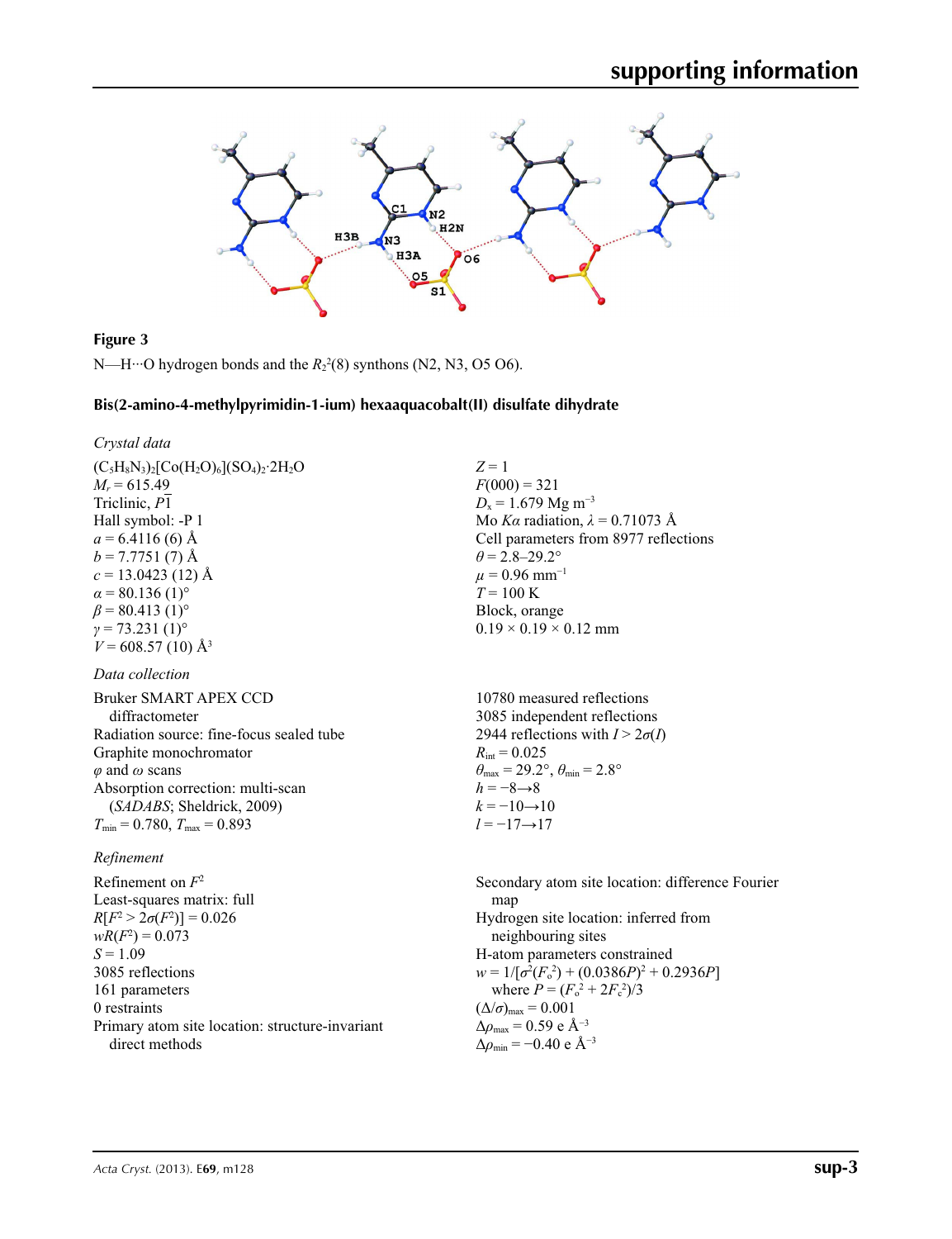### *Special details*

**Experimental**. The diffraction data were obtained from 3 sets of 400 frames, each of width 0.5 °. in omega, collected at phi = 0.00, 90.00 and 180.00 °. and 2 sets of 800 frames, each of width 0.45 ° in phi, collected at omega = -30.00 and 210.00 °. The scan time was 10 sec/frame.

**Geometry**. All e.s.d.'s (except the e.s.d. in the dihedral angle between two l.s. planes) are estimated using the full covariance matrix. The cell e.s.d.'s are taken into account individually in the estimation of e.s.d.'s in distances, angles and torsion angles; correlations between e.s.d.'s in cell parameters are only used when they are defined by crystal symmetry. An approximate (isotropic) treatment of cell e.s.d.'s is used for estimating e.s.d.'s involving l.s. planes.

**Refinement**. Refinement of  $F^2$  against ALL reflections. The weighted R-factor wR and goodness of fit *S* are based on  $F^2$ , conventional *R*-factors *R* are based on *F*, with *F* set to zero for negative  $F^2$ . The threshold expression of  $F^2 > \sigma(F^2)$  is used only for calculating *R*-factors(gt) *etc*. and is not relevant to the choice of reflections for refinement. *R*-factors based on *F*<sup>2</sup> are statistically about twice as large as those based on *F*, and *R*- factors based on ALL data will be even larger. H-atoms attached to carbon were placed in calculated positions  $(C-H = 0.95 - 0.98 \text{ Å})$  while those attached to nitrogen and oxygen were placed in locations derived from a difference map. All were included as riding contributions with isotropic displacement parameters 1.2 - 1.5 times those of the attached atoms.

|                  | $\boldsymbol{x}$ | y              | $\boldsymbol{Z}$ | $U_{\rm iso}$ */ $U_{\rm eq}$ |  |
|------------------|------------------|----------------|------------------|-------------------------------|--|
| Co1              | 1.0000           | 0.5000         | 0.0000           | 0.00955(8)                    |  |
| O <sub>1</sub>   | 0.68016(15)      | 0.50215(13)    | 0.06589(8)       | 0.01452(19)                   |  |
| H1A              | 0.5761           | 0.5965         | 0.0592           | $0.017*$                      |  |
| H1B              | 0.6253           | 0.4255         | 0.1061           | $0.017*$                      |  |
| O2               | 1.13866(16)      | 0.27066(13)    | 0.09714(8)       | 0.0152(2)                     |  |
| H2A              | 1.2384           | 0.2644         | 0.1331           | $0.018*$                      |  |
| H2B              | 1.0513           | 0.2134         | 0.1317           | $0.018*$                      |  |
| O <sub>3</sub>   | 1.01700(15)      | 0.67088(13)    | 0.10641(8)       | 0.01429(19)                   |  |
| H3C              | 1.1304           | 0.7080         | 0.0967           | $0.017*$                      |  |
| H3D              | 0.9025           | 0.7538         | 0.1193           | $0.017*$                      |  |
| N1               | 0.77618(19)      | 0.29129(15)    | 0.48276(9)       | 0.0141(2)                     |  |
| N2               | 1.13318(19)      | 0.19273(15)    | 0.53464(9)       | 0.0136(2)                     |  |
| H2N              | 1.2214           | 0.1283         | 0.5837           | $0.016*$                      |  |
| N <sub>3</sub>   | 0.8459(2)        | 0.09569(16)    | 0.63508(9)       | 0.0169(2)                     |  |
| H <sub>3</sub> A | 0.9370           | 0.0291         | 0.6825           | $0.020*$                      |  |
| H3B              | 0.7047           | 0.0884         | 0.6443           | $0.020*$                      |  |
| C1               | 0.9176(2)        | 0.19330(17)    | 0.55062(10)      | 0.0126(2)                     |  |
| C2               | 1.2141(2)        | 0.28771(18)    | 0.44771(11)      | 0.0159(3)                     |  |
| H2               | 1.3655           | 0.2840         | 0.4361           | $0.019*$                      |  |
| C <sub>3</sub>   | 1.0775(2)        | 0.38846(18)    | 0.37710(11)      | 0.0164(3)                     |  |
| H <sub>3</sub>   | 1.1307           | 0.4555         | 0.3155           | $0.020*$                      |  |
| C4               | 0.8539(2)        | 0.38965(18)    | 0.39882(10)      | 0.0143(2)                     |  |
| C <sub>5</sub>   | 0.6904(2)        | 0.50542(19)    | 0.32901(11)      | 0.0184(3)                     |  |
| H <sub>5</sub> A | 0.6319           | 0.4281         | 0.2960           | $0.028*$                      |  |
| H5B              | 0.7619           | 0.5807         | 0.2746           | $0.028*$                      |  |
| H <sub>5</sub> C | 0.5701           | 0.5834         | 0.3706           | $0.028*$                      |  |
| S <sub>1</sub>   | 0.64309(5)       | 0.07057(4)     | 0.22320(2)       | 0.00995(8)                    |  |
| O <sub>4</sub>   | 0.48922(15)      | 0.25043(12)    | 0.19945(8)       | 0.01356(19)                   |  |
| O <sub>5</sub>   | 0.86583(15)      | 0.09036(13)    | 0.22097(8)       | 0.0153(2)                     |  |
| O <sub>6</sub>   | 0.57348(16)      | $-0.01584(13)$ | 0.32903(8)       | 0.0148(2)                     |  |

*Fractional atomic coordinates and isotropic or equivalent isotropic displacement parameters (Å<sup>2</sup>)*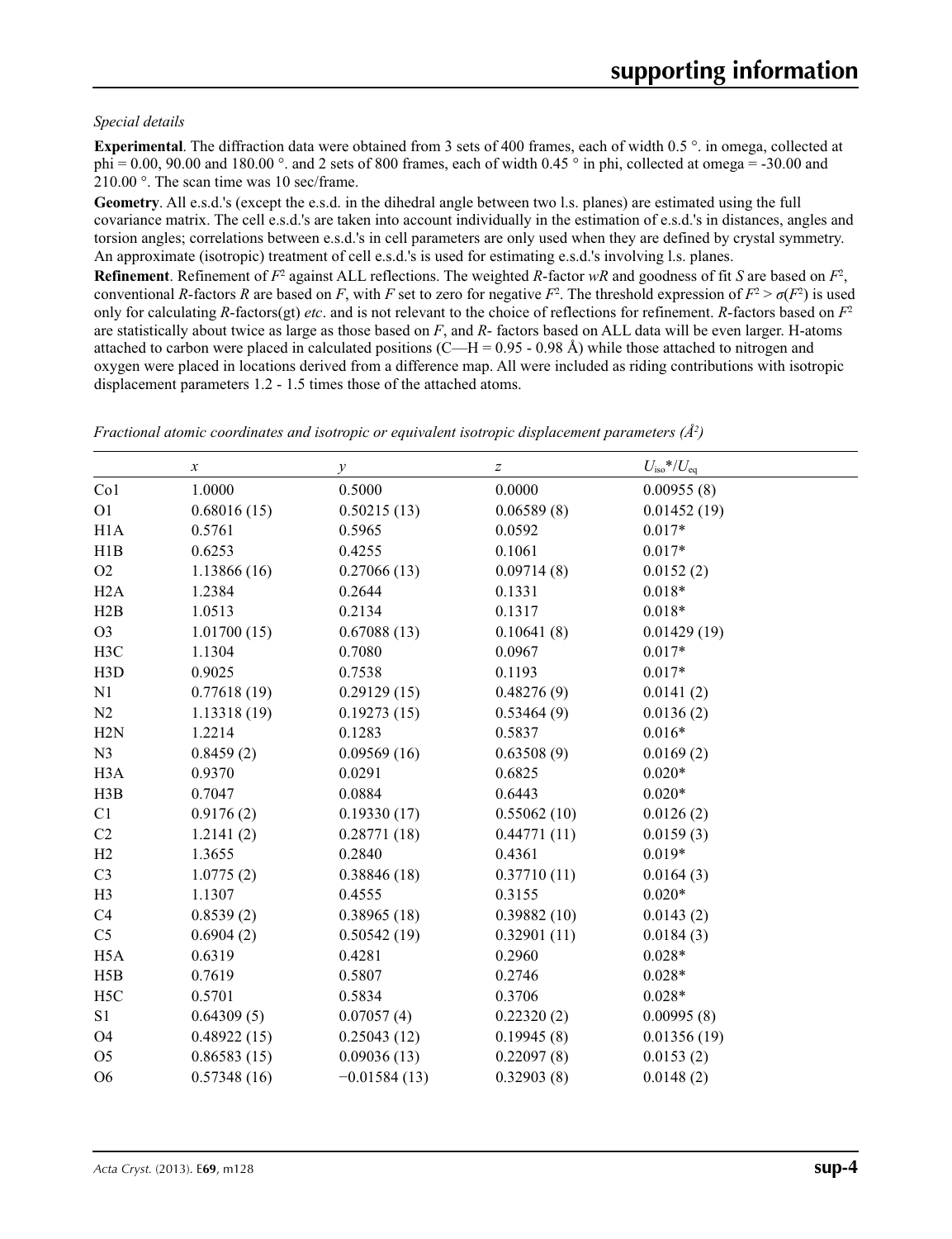# **supporting information**

| O7             | 0.64425(16) | $-0.04477(13)$ | 0.14342(8) | 0.0164(2)   |  |
|----------------|-------------|----------------|------------|-------------|--|
| O <sub>8</sub> | 0.36083(16) | 0.82758(13)    | 0.05699(8) | 0.01547(19) |  |
| H8A            | 0.4119      | 0.8803         | 0.0939     | $0.019*$    |  |
| H8B            | 0.3513      | 0.8994         | 0.0009     | $0.019*$    |  |

*Atomic displacement parameters (Å2 )*

|                 | $U^{11}$    | $L^{22}$    | $\mathcal{I}^{\beta 3}$ | $U^{12}$       | $U^{13}$       | $L^{23}$       |
|-----------------|-------------|-------------|-------------------------|----------------|----------------|----------------|
| Co <sub>1</sub> | 0.00874(12) | 0.00915(12) | 0.01048(13)             | $-0.00265(8)$  | $-0.00139(9)$  | 0.00014(8)     |
| O1              | 0.0100(4)   | 0.0120(4)   | 0.0190(5)               | $-0.0025(3)$   | $-0.0001(4)$   | 0.0023(3)      |
| O <sub>2</sub>  | 0.0128(4)   | 0.0151(4)   | 0.0179(5)               | $-0.0061(4)$   | $-0.0050(4)$   | 0.0048(4)      |
| O <sub>3</sub>  | 0.0107(4)   | 0.0149(4)   | 0.0178(5)               | $-0.0036(3)$   | $-0.0001(4)$   | $-0.0047(4)$   |
| N1              | 0.0149(5)   | 0.0136(5)   | 0.0133(5)               | $-0.0032(4)$   | $-0.0032(4)$   | $-0.0005(4)$   |
| N2              | 0.0125(5)   | 0.0137(5)   | 0.0144(5)               | $-0.0030(4)$   | $-0.0024(4)$   | $-0.0013(4)$   |
| N <sub>3</sub>  | 0.0140(5)   | 0.0206(6)   | 0.0157(6)               | $-0.0065(4)$   | $-0.0047(4)$   | 0.0053(4)      |
| C <sub>1</sub>  | 0.0136(6)   | 0.0114(6)   | 0.0130(6)               | $-0.0029(4)$   | $-0.0018(5)$   | $-0.0025(4)$   |
| C <sub>2</sub>  | 0.0150(6)   | 0.0150(6)   | 0.0176(6)               | $-0.0052(5)$   | 0.0031(5)      | $-0.0045(5)$   |
| C <sub>3</sub>  | 0.0195(7)   | 0.0142(6)   | 0.0141(6)               | $-0.0053(5)$   | 0.0031(5)      | $-0.0022(5)$   |
| C4              | 0.0187(6)   | 0.0119(6)   | 0.0119(6)               | $-0.0028(5)$   | $-0.0015(5)$   | $-0.0033(4)$   |
| C <sub>5</sub>  | 0.0222(7)   | 0.0171(6)   | 0.0155(6)               | $-0.0049(5)$   | $-0.0061(5)$   | 0.0017(5)      |
| S1              | 0.00895(15) | 0.01018(15) | 0.01081(15)             | $-0.00313(11)$ | $-0.00176(11)$ | $-0.00010(11)$ |
| O4              | 0.0121(4)   | 0.0105(4)   | 0.0172(5)               | $-0.0015(3)$   | $-0.0033(4)$   | $-0.0003(3)$   |
| O <sub>5</sub>  | 0.0103(4)   | 0.0192(5)   | 0.0165(5)               | $-0.0067(4)$   | $-0.0035(4)$   | 0.0039(4)      |
| O <sub>6</sub>  | 0.0126(4)   | 0.0167(5)   | 0.0139(5)               | $-0.0054(4)$   | $-0.0010(4)$   | 0.0033(4)      |
| O7              | 0.0178(5)   | 0.0149(5)   | 0.0171(5)               | $-0.0022(4)$   | $-0.0044(4)$   | $-0.0054(4)$   |
| O8              | 0.0165(5)   | 0.0142(4)   | 0.0172(5)               | $-0.0062(4)$   | $-0.0021(4)$   | $-0.0024(4)$   |

*Geometric parameters (Å, º)*

| 2.0838(9)  | $N3$ —H $3A$ | 0.9099     |
|------------|--------------|------------|
| 2.0838(9)  | $N3$ —H $3B$ | 0.9100     |
| 2.0643(9)  | $N3 - C1$    | 1.3216(17) |
| 2.0643(9)  | $C2-H2$      | 0.9500     |
| 2.1140(10) | $C2-C3$      | 1.362(2)   |
| 2.1140(10) | $C3-H3$      | 0.9500     |
| 0.8400     | $C3-C4$      | 1.412(2)   |
| 0.8400     | $C4 - C5$    | 1.4935(19) |
| 0.8400     | $C5 - H5A$   | 0.9800     |
| 0.8400     | $C5 - H5B$   | 0.9800     |
| 0.8400     | $C5 - H5C$   | 0.9800     |
| 0.8400     | $S1 - 04$    | 1.4772(10) |
| 1.3503(17) | $S1 - 05$    | 1.4749(9)  |
| 1.3352(17) | $S1 - 06$    | 1.4851(10) |
| 0.9101     | $S1 - 07$    | 1.4834(10) |
| 1.3621(17) | $O8 - H8A$   | 0.8400     |
| 1.3558(17) | $O8 - H8B$   | 0.8400     |
|            |              |            |
| 180.0      | $H3A-M3-H3B$ | 118.7      |
|            |              |            |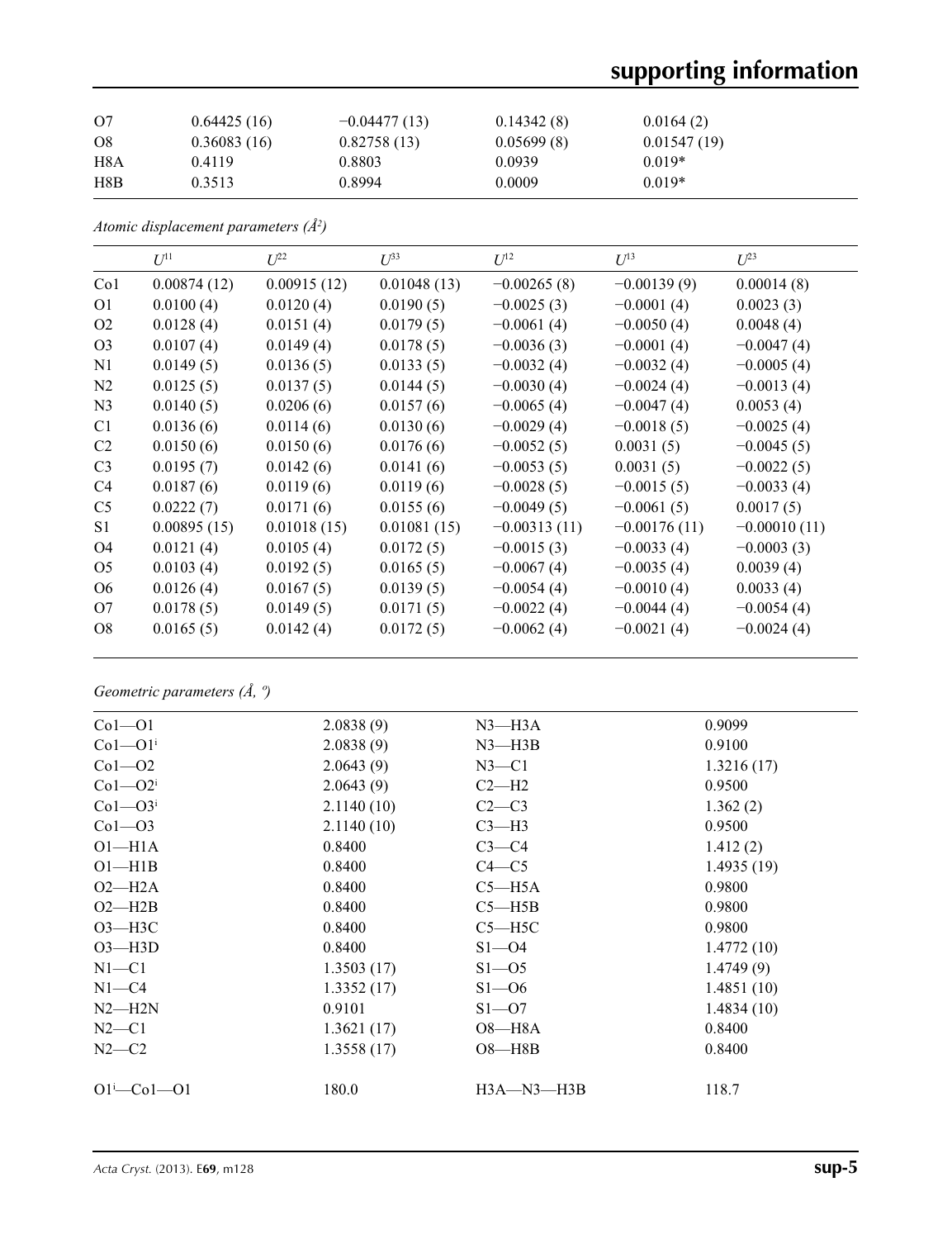| $O1 - Co1 - O3$                   | 89.31(4)      | $Cl-M3-H3A$         | 121.5       |
|-----------------------------------|---------------|---------------------|-------------|
| $O1 - Co1 - O3$                   | 90.69(4)      | $C1 - N3 - H3B$     | 119.7       |
| $O1^{i}$ -Co $1$ -O3 <sup>i</sup> | 90.69(4)      | $N1-C1-N2$          | 121.68(12)  |
| $O1 - Co1 - O3$ <sup>i</sup>      | 89.31(4)      | $N3 - C1 - N1$      | 119.51(12)  |
| $O2^i$ -Co $1$ -O $1^i$           | 93.59(4)      | $N3 - C1 - N2$      | 118.82(12)  |
| $O2 - Co1 - O1$                   | 93.59(4)      | $N2-C2-H2$          | 120.1       |
| $O2^i$ -Co1--O1                   | 86.41 (4)     | $N2 - C2 - C3$      | 119.73(13)  |
| $O2 - Co1 - O1$ <sup>i</sup>      | 86.41 (4)     | $C3-C2-H2$          | 120.1       |
| $O2$ – $Co1$ – $O2$ <sup>i</sup>  | 180.0         | $C2-C3-H3$          | 121.2       |
| $O2^i$ -Co1--O3                   | 88.21 (4)     | $C2-C3-C4$          | 117.61(12)  |
| $O2^{i}$ -Co1- $O3^{i}$           | 91.79(4)      | $C4-C3-H3$          | 121.2       |
| $O2 - Co1 - O3$ <sup>i</sup>      | 88.21 (4)     | $N1-C4-C3$          | 122.45(12)  |
| $O2 - Co1 - O3$                   | 91.79(4)      | $N1-C4-C5$          | 116.47(12)  |
| $O3 - Co1 - O3$ <sup>i</sup>      | 180.0         | $C3-C4-C5$          | 121.07(12)  |
| $Co1-O1-H1A$                      | 121.3         | $C4-C5-H5A$         | 109.5       |
| $Co1-O1-H1B$                      | 133.1         | $C4-C5-H5B$         | 109.5       |
| $H1A - O1 - H1B$                  | 105.3         | $C4-C5-H5C$         | 109.5       |
| $Co1-O2-H2A$                      | 123.6         | $H5A - C5 - H5B$    | 109.5       |
| $Co1-O2-H2B$                      | 115.8         | $H5A - C5 - H5C$    | 109.5       |
| $H2A - O2 - H2B$                  | 109.5         | $H5B - C5 - H5C$    | 109.5       |
| $Co1 - O3 - H3C$                  | 116.1         | $O4 - S1 - O6$      | 110.08(6)   |
| Co1-03-H3D                        | 115.8         | $O4 - S1 - O7$      | 108.96(6)   |
| H3C-03-H3D                        | 112.0         | $O5 - S1 - O4$      | 109.75(6)   |
| $C4 - N1 - C1$                    | 117.86(12)    | $O5 - S1 - O6$      | 108.84(6)   |
| $Cl-M2-H2N$                       | 118.7         | $O5 - S1 - O7$      | 109.68(6)   |
| $C2 - N2 - H2N$                   | 120.7         | $O7 - S1 - O6$      | 109.52(6)   |
| $C2 - N2 - C1$                    | 120.59(12)    | $H8A - O8 - H8B$    | 102.1       |
| $N2 - C2 - C3 - C4$               | 0.4(2)        | $C2 - N2 - C1 - N3$ | 178.45(12)  |
| $Cl-M1-C4-C3$                     | 2.59(19)      | $C2-C3-C4-N1$       | $-2.6(2)$   |
| $C1 - N1 - C4 - C5$               | $-176.26(12)$ | $C2 - C3 - C4 - C5$ | 176.18(12)  |
| $C1 - N2 - C2 - C3$               | 1.75(19)      | $C4 - N1 - C1 - N2$ | $-0.37(19)$ |
| $C2 - N2 - C1 - N1$               | $-1.82(19)$   | $C4 - N1 - C1 - N3$ | 179.37(12)  |

Symmetry code: (i) −*x*+2, −*y*+1, −*z*.

## *Hydrogen-bond geometry (Å, º)*

| $D$ —H… $A$                                     | $D-H$ | $H \cdots A$ | $D \cdots A$ | $D$ —H… $A$ |
|-------------------------------------------------|-------|--------------|--------------|-------------|
| $O1 - H1A \cdots O8$                            | 0.84  | 1.92         | 2.7562(14)   | 171         |
| $O1 - H1B \cdots O4$                            | 0.84  | 1.97         | 2.8050(13)   | 178         |
| $O2-H2A^{}O4^{ii}$                              | 0.84  | 1.92         | 2.7533(14)   | 173         |
| $O2 - H2B \cdot 05$                             | 0.84  | 1.87         | 2.7077(13)   | 174         |
| $O3$ —H $3C$ … $O8$ <sup>ii</sup>               | 0.84  | 1.92         | 2.7508(13)   | 170         |
| $O3$ —H $3D$ … $O7$ <sup>iii</sup>              | 0.84  | 1.95         | 2.7865(14)   | 177         |
| $N2$ —H2 $N \cdot \cdot \cdot$ O6 <sup>iv</sup> | 0.91  | 1.81         | 2.7155(15)   | 172         |
| $N3$ —H $3A$ …O5 <sup>iv</sup>                  | 0.91  | 1.87         | 2.7776(15)   | 175         |
| $N3$ —H $3B\cdots$ O6 <sup>v</sup>              | 0.91  | 1.98         | 2.8775(15)   | 168         |